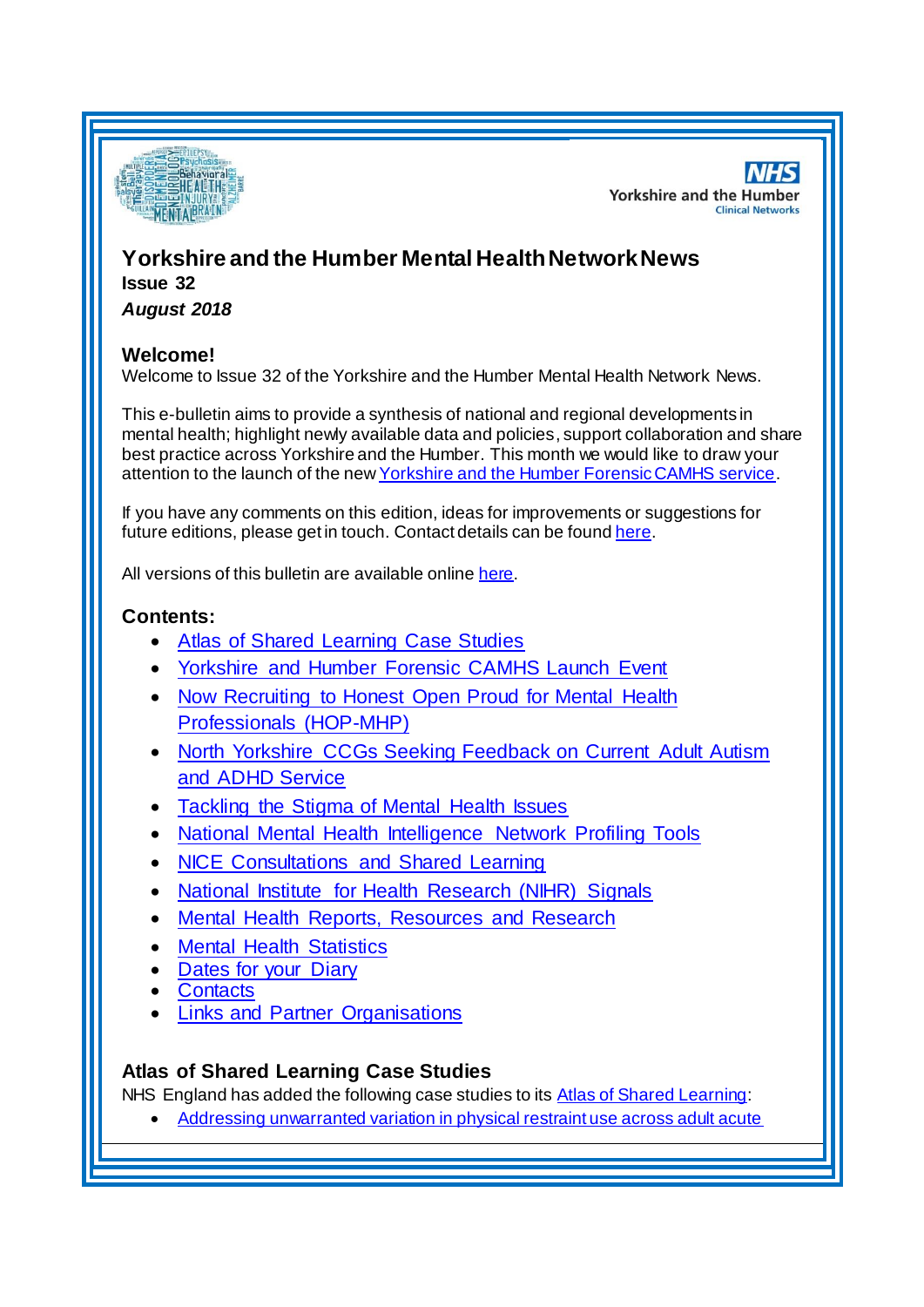#### [mental health inpatient wards:](https://www.england.nhs.uk/atlas_case_study/addressing-unwarranted-variation-in-physical-restraint-use-across-adult-acute-mental-health-inpatient-wards/) Salford Royal NHS FT

The case studies in the Atlas provide quantifiable evidence of how nursing, midwifery and care staff have led change, identifying and addressing unwarranted variation in practice, contributed to closing the three gaps as described in the Five Year Forward View and delivered the Triple Aim outcomes of better outcomes, experience and use of resources.

### <span id="page-1-0"></span>**Yorkshire and Humber Forensic CAMHS Launch Event**

To support the launch of Yorkshire and Humber's ne[w regional forensic child and](https://www.yorkshireandhumberfcamhs.co.uk/)  [adolescent mental health service](https://www.yorkshireandhumberfcamhs.co.uk/), a formal launch event is being held where you can find out more about the new service, meet the team, and network with other professionals working throughout the region.

Join the team on Tuesday 25 September 10am – 3pm at the Holiday Inn Leeds-Wakefield, Queens Drive, Ossett, Wakefield WF5 9BE. Please call 01924 316066 or email [swy-tr.yhfcamhs@nhs.net](mailto:swy-tr.yhfcamhs@nhs.net) if you'd like to attend - lunch and refreshments will be provided.

Yorkshire and Humber FCAMHS is a new regional service that works with children and young people whose behaviour may be of concern to professionals, their families and/or their communities. The service is made up of four local NHS Trusts: South West Yorkshire Partnership NHS Foundation Trust, Humber Teaching NHS Foundation Trust, Sheffield Children's NHS Foundation Trust and Tees, Esk and Wear Valleys NHS Foundation Trust.

### <span id="page-1-1"></span>**Now Recruiting to Honest Open Proud for Mental Health Professionals (HOP-MHP)**

A University College London (UCL) research project is now recruiting mental health professionals and those in training to a study testing a new intervention designed to support service providers in reaching decisions around disclosing their own experiences of mental health problems in ways that are personally meaningful, empowering and safe.

The new HOP-MHP intervention aims to reduce depression, stigma stress and disclosure related distress among mental health professionals who have current or past lived experience of mental health problems by supporting them in reaching disclosure related decisions. HOP-MHP is a 3-session (plus booster) guided self-help intervention adapted from the original evidence based HOP group programme.

Anyone interested in taking part can find more information on the project website [here](https://www.ucl.ac.uk/pals/hop-mhp-project-0).

## <span id="page-1-2"></span>**North Yorkshire CCGs Seeking Feedback on Current Adult Autism and ADHD Service**

NHS organisations across North Yorkshire are inviting feedback on the current service for adults with autism and attention deficit hyperactivity disorder (ADHD), as part of a process to re-procure services, led by NHS Vale of York CCG on behalf of the four CCGs in York and North Yorkshire.

NHS Hambleton, Richmondshire and Whitby CCG, NHS Vale of York CCG, NHS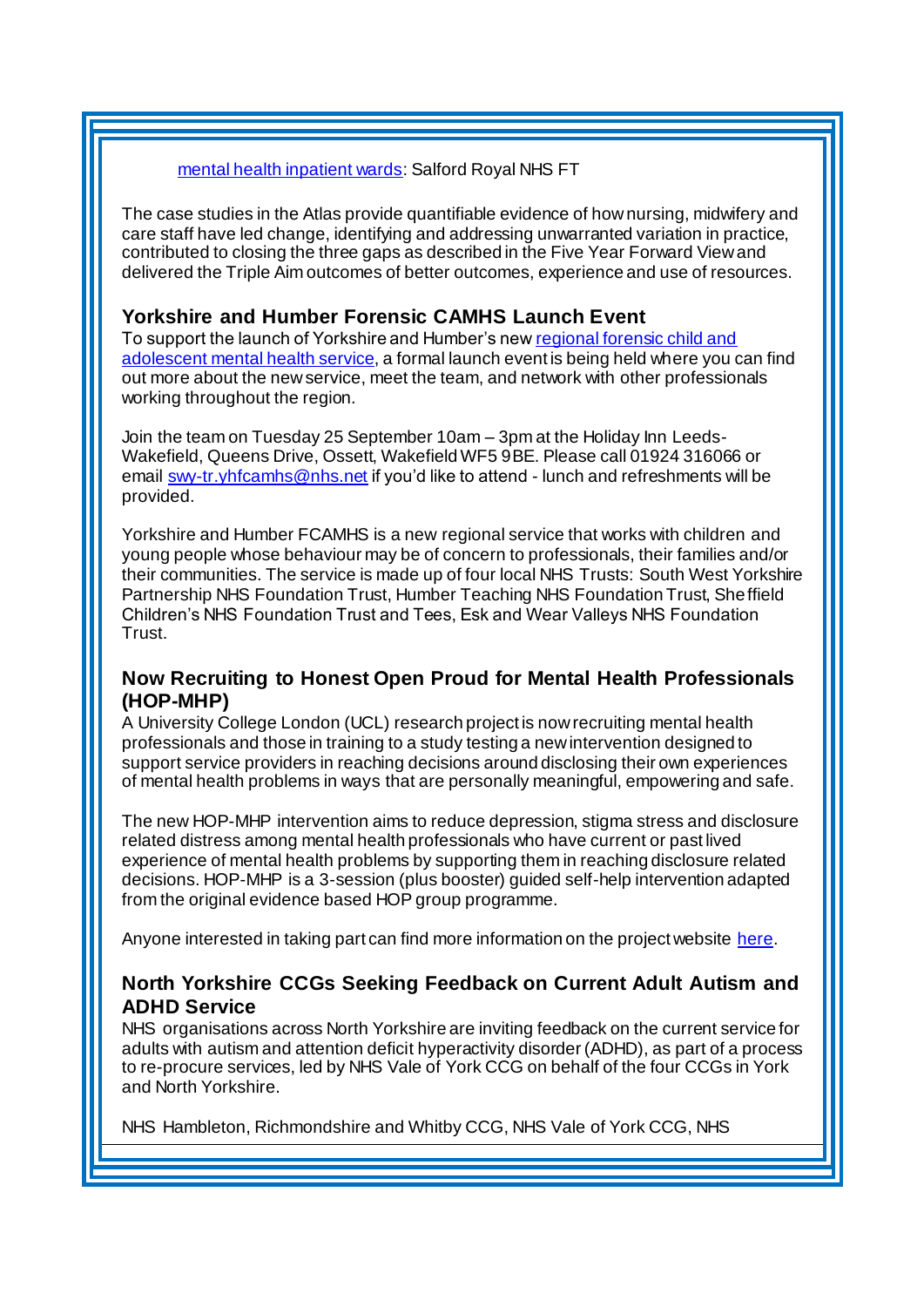Harrogate and Rural District CCG and NHS Scarborough and Ryedale CCG will each be engaging with their local population to gather insight and opinion which will be used to bring in services that meet the needs of local patients. To find out more about the process and how to engage in feedback please clic[k here.](https://www.hambletonrichmondshireandwhitbyccg.nhs.uk/news/-/blogs/local-nhs-asks-for-views-on-current-adult-autism-and-adhd-service?_33_redirect=https%3A%2F%2Fwww.hambletonrichmondshireandwhitbyccg.nhs.uk%2Fnews%3Fp_p_id%3D33%26p_p_lifecycle%3D0%26p_p_state%3Dnormal%26p_p_mode%3Dview%26p_p_col_id%3Dcolumn-1%26p_p_col_pos%3D1%26p_p_col_count%3D2)

## <span id="page-2-0"></span>**Tackling the Stigma of Mental Health Issues**

As part of NHS England's commitment to tackle the stigma of mental health issues and work to reduce the rate of suicide across England Danny Sculthorpe, Ambassador for State of Mind Sport charity, and former rugby league player, writes the first of three guest [blogs](https://www.england.nhs.uk/blog/tackling-the-stigma-of-mental-health-issues/) previewing discussions on mental health at Expo 2018.

# **National Mental Health Intelligence Network Profiling Tools**

The National Mental Health Intelligence Network (NMHIN) has been conducting further developments on their suite of mental health profiling tools. Click on the links below to access the updates:

- **[Common Mental Health Disorders](http://links.govdelivery.com/track?type=click&enid=ZWFzPTEmbXNpZD0mYXVpZD0mbWFpbGluZ2lkPTIwMTcxMjA1LjgxOTE2MDgxJm1lc3NhZ2VpZD1NREItUFJELUJVTC0yMDE3MTIwNS44MTkxNjA4MSZkYXRhYmFzZWlkPTEwMDEmc2VyaWFsPTE2OTcwMTE4JmVtYWlsaWQ9c2FyYWguYm91bEBuaHMubmV0JnVzZXJpZD1zYXJhaC5ib3VsQG5ocy5uZXQmdGFyZ2V0aWQ9JmZsPSZleHRyYT1NdWx0aXZhcmlhdGVJZD0mJiY=&&&104&&&https://fingertips.phe.org.uk/profile-group/mental-health/profile/common-mental-disorders)**
- **[Crisis Care](http://links.govdelivery.com/track?type=click&enid=ZWFzPTEmbXNpZD0mYXVpZD0mbWFpbGluZ2lkPTIwMTcxMjA1LjgxOTE2MDgxJm1lc3NhZ2VpZD1NREItUFJELUJVTC0yMDE3MTIwNS44MTkxNjA4MSZkYXRhYmFzZWlkPTEwMDEmc2VyaWFsPTE2OTcwMTE4JmVtYWlsaWQ9c2FyYWguYm91bEBuaHMubmV0JnVzZXJpZD1zYXJhaC5ib3VsQG5ocy5uZXQmdGFyZ2V0aWQ9JmZsPSZleHRyYT1NdWx0aXZhcmlhdGVJZD0mJiY=&&&105&&&https://fingertips.phe.org.uk/profile-group/mental-health/profile/crisis-care)**
- **[Mental Health and Wellbeing JSNA Profile](http://links.govdelivery.com/track?type=click&enid=ZWFzPTEmbXNpZD0mYXVpZD0mbWFpbGluZ2lkPTIwMTcxMjA1LjgxOTE2MDgxJm1lc3NhZ2VpZD1NREItUFJELUJVTC0yMDE3MTIwNS44MTkxNjA4MSZkYXRhYmFzZWlkPTEwMDEmc2VyaWFsPTE2OTcwMTE4JmVtYWlsaWQ9c2FyYWguYm91bEBuaHMubmV0JnVzZXJpZD1zYXJhaC5ib3VsQG5ocy5uZXQmdGFyZ2V0aWQ9JmZsPSZleHRyYT1NdWx0aXZhcmlhdGVJZD0mJiY=&&&106&&&https://fingertips.phe.org.uk/profile-group/mental-health/profile/mh-jsna)**
- **[Severe Mental Illness](http://links.govdelivery.com/track?type=click&enid=ZWFzPTEmbXNpZD0mYXVpZD0mbWFpbGluZ2lkPTIwMTcxMjA1LjgxOTE2MDgxJm1lc3NhZ2VpZD1NREItUFJELUJVTC0yMDE3MTIwNS44MTkxNjA4MSZkYXRhYmFzZWlkPTEwMDEmc2VyaWFsPTE2OTcwMTE4JmVtYWlsaWQ9c2FyYWguYm91bEBuaHMubmV0JnVzZXJpZD1zYXJhaC5ib3VsQG5ocy5uZXQmdGFyZ2V0aWQ9JmZsPSZleHRyYT1NdWx0aXZhcmlhdGVJZD0mJiY=&&&108&&&https://fingertips.phe.org.uk/profile-group/mental-health/profile/severe-mental-illness)**
- **[Suicide Prevention Profile](http://links.govdelivery.com/track?type=click&enid=ZWFzPTEmbXNpZD0mYXVpZD0mbWFpbGluZ2lkPTIwMTgwNjA1LjkwNzEwNzExJm1lc3NhZ2VpZD1NREItUFJELUJVTC0yMDE4MDYwNS45MDcxMDcxMSZkYXRhYmFzZWlkPTEwMDEmc2VyaWFsPTE3MDEzODU4JmVtYWlsaWQ9c2FyYWguYm91bEBuaHMubmV0JnVzZXJpZD1zYXJhaC5ib3VsQG5ocy5uZXQmdGFyZ2V0aWQ9JmZsPSZleHRyYT1NdWx0aXZhcmlhdGVJZD0mJiY=&&&104&&&https://fingertips.phe.org.uk/profile-group/mental-health/profile/suicide)**

To receive updates directly from NMHIN visit the [PHE subscriptions page](http://links.govdelivery.com/track?type=click&enid=ZWFzPTEmbXNpZD0mYXVpZD0mbWFpbGluZ2lkPTIwMTgwMjA3Ljg0OTY1MzgxJm1lc3NhZ2VpZD1NREItUFJELUJVTC0yMDE4MDIwNy44NDk2NTM4MSZkYXRhYmFzZWlkPTEwMDEmc2VyaWFsPTE2OTgzNDk5JmVtYWlsaWQ9c2FyYWguYm91bEBuaHMubmV0JnVzZXJpZD1zYXJhaC5ib3VsQG5ocy5uZXQmdGFyZ2V0aWQ9JmZsPSZleHRyYT1NdWx0aXZhcmlhdGVJZD0mJiY=&&&107&&&https://public.govdelivery.com/accounts/UKHPA/subscribers/new?preferences=true) and select 'Mental Health Dementia and Neurology'.

# <span id="page-2-1"></span>**NICE Consultations and Shared Learning**

NICE has published the Surveillance Reports below:

- [Antisocial Personality Disorder: Prevention and Management \(CG77, 2009\)](https://www.nice.org.uk/guidance/cg77/resources/2018-surveillance-of-personality-disorders-nice-guidelines-cg77-and-cg78-4906490080/chapter/Surveillance-decision?tab=evidence&utm_source=Surveillance+report+alerts&utm_campaign=e2611035e6-EMAIL_CAMPAIGN_2018_07_17_01_14&utm_medium=email&utm_term=0_e232b91fb2-e2611035e6-169540553): Surveillance decision: NICE will not update the guideline
- [Borderline Personality Disorder: Recognition and Management \(CG78, 2009\)](https://www.nice.org.uk/guidance/cg78/resources/2018-surveillance-of-personality-disorders-nice-guidelines-cg77-and-cg78-4906490080/chapter/Surveillance-decision?tab=evidence&utm_source=Surveillance+report+alerts&utm_campaign=e2611035e6-EMAIL_CAMPAIGN_2018_07_17_01_14&utm_medium=email&utm_term=0_e232b91fb2-e2611035e6-169540553): Surveillance decision: NICE will not update the guideline

These reports provide a summary of new evidence published related to a NICE guideline and include the decision that NICE has taken about the need to update the relevant clinical guideline in light of this new evidence.

NICE has also published a new guideline:

[Community pharmacies: promoting health and wellbeing](https://www.nice.org.uk/guidance/ng102) (NG102).

This guideline covers how community pharmacies can help maintain and improve people's physical and mental health and wellbeing, including people with a long-term condition.

# <span id="page-2-2"></span>**National Institute for Health Research (NIHR) Signals**

The latest series of summaries of recently published research by the NIHR contain information on:

[A fifth of people, who have no improvement on antidepressants at four weeks,](https://discover.dc.nihr.ac.uk/content/signal-000632/a-fifth-of-people-who-have-no-improvement-on-antidepressants-at-4-weeks-respond-if-given-more-time)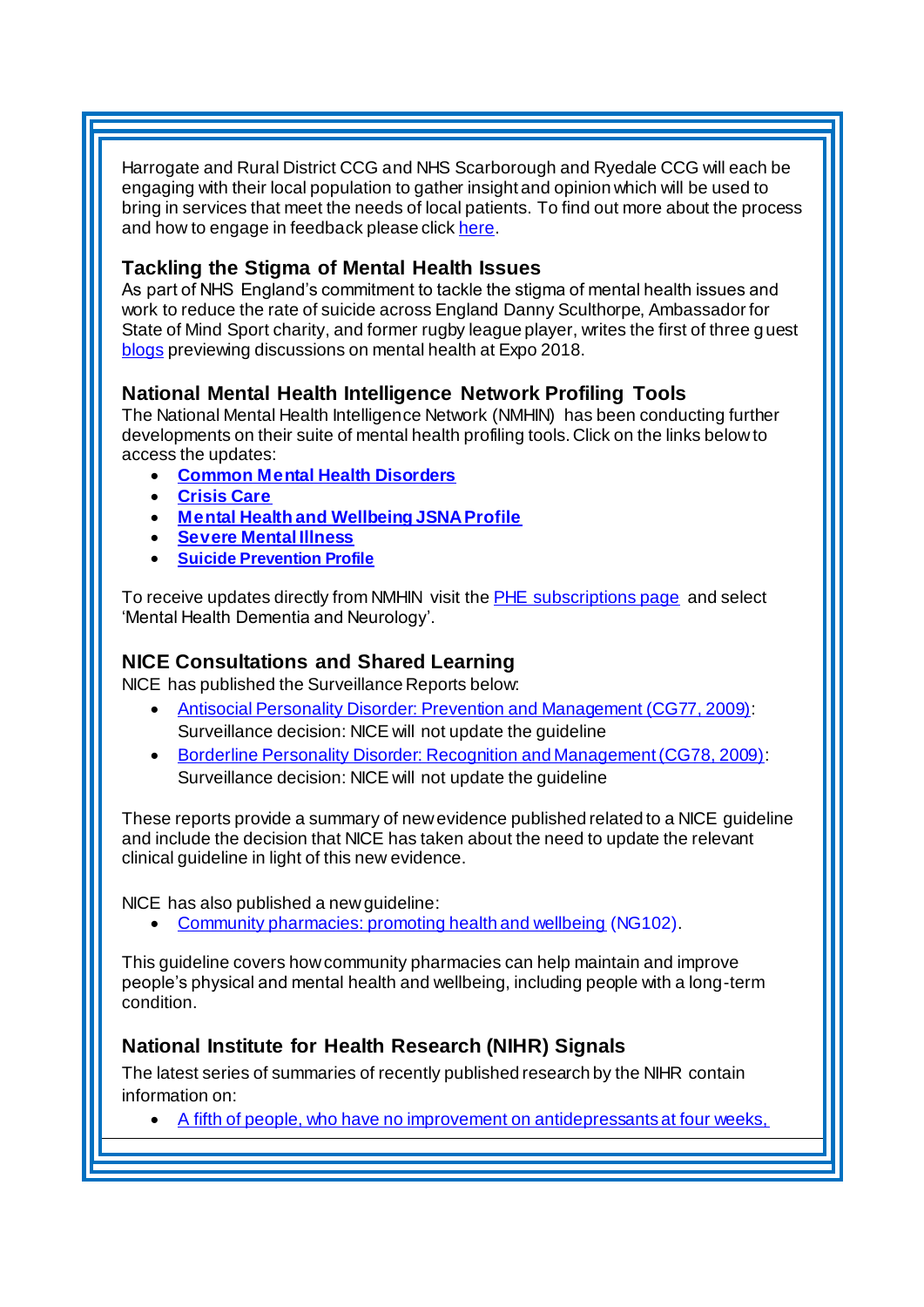#### [respond if given more time](https://discover.dc.nihr.ac.uk/content/signal-000632/a-fifth-of-people-who-have-no-improvement-on-antidepressants-at-4-weeks-respond-if-given-more-time)

The summaries intend to provide decision makers in health and social care organisations with evidence they can use to improve patient care.

### **Mental Health Reports, Resources and Research**

The Department of Education and the Department of Health and Social care have published the policy pape[r Response to the Select Committee Report on the](https://www.gov.uk/government/publications/response-to-the-select-committee-report-on-the-children-and-young-peoples-mental-health-green-paper) Children and [Young People's Mental Health Green Paper](https://www.gov.uk/government/publications/response-to-the-select-committee-report-on-the-children-and-young-peoples-mental-health-green-paper). This is the government response to the joint report of the Education and Health and Social Care Committees on 'Transforming children and young people's mental health provision: a green paper'. The select committees report was entitled ['The Government's Green Paper on Mental Health: Failing a Generation](https://www.parliament.uk/business/committees/committees-a-z/commons-select/health-and-social-care-committee/news/green-paper-on-mental-health-report-published-17-19/)'.

The Department of Health and Social Care has also publishe[d reports from three](https://www.gov.uk/government/publications/children-and-young-peoples-mental-health-focus-group-research)  [organisations](https://www.gov.uk/government/publications/children-and-young-peoples-mental-health-focus-group-research) funded by DHSC to research people's views about proposals in the 'Transforming children and young people's mental health provision; a green paper'. Youth Access, Young Minds and the National Children Bureau carried out focus groups to understand the views of young people, parents and carers, and professionals.

Lastly, The House of Commons Library has published a Research Briefin[g Children and](https://researchbriefings.parliament.uk/ResearchBriefing/Summary/CBP-7196)  Young People's Mental Health – [Policy, CAMHS Services, Funding and Education](https://researchbriefings.parliament.uk/ResearchBriefing/Summary/CBP-7196).

Healthwatch has published [Mental Health Support: An Overview of our Future Work](https://www.healthwatch.co.uk/report/2018-08-02/mental-health-support-overview-our-future-work). This briefing sets out a plan of action on mental health and how the Healthwatch network and stakeholders can get involved. It outlines a multi-year programme to find out what support people want with their mental health. It also sets out how this insight will be shared to influence policy, commissioning and practice at a national and local level.

The Mental Health Foundation has publishe[d Mental Health in the Workplace: Seminar](https://www.mentalhealth.org.uk/publications/mental-health-workplace-seminar-report)  [report.](https://www.mentalhealth.org.uk/publications/mental-health-workplace-seminar-report) This paper is a summary of the proceedings of a seminar held at the Scottish Parliament bring together representatives from government, private, public and third sector organisations to discuss the challenges and opportunities in creating mentally healthy workplaces.

NHS Improvement has published The [Mental Health and Community e-rostering](https://improvement.nhs.uk/resources/mental-health-and-community-e-rostering-improvement-collaborative-report/)  [Improvement Collaborative](https://improvement.nhs.uk/resources/mental-health-and-community-e-rostering-improvement-collaborative-report/). This report shares learnings from the 'mental health and community trust e-rostering collaborative' developed as part of Lord Carter's review of the productivity of mental health and community trust

The RAND Corporation has published **Promising Practices for Health and Wellbeing at** [Work: A Review of the Evidence Landscape](https://www.rand.org/pubs/research_reports/RR2409.html). This research, commissioned by Public Health England, examines the landscape of workplace wellbeing interventions and the extent and quality of evidence being collected. It is intended to support organisations in developing their workplace wellbeing offer and aid understanding of whether interventions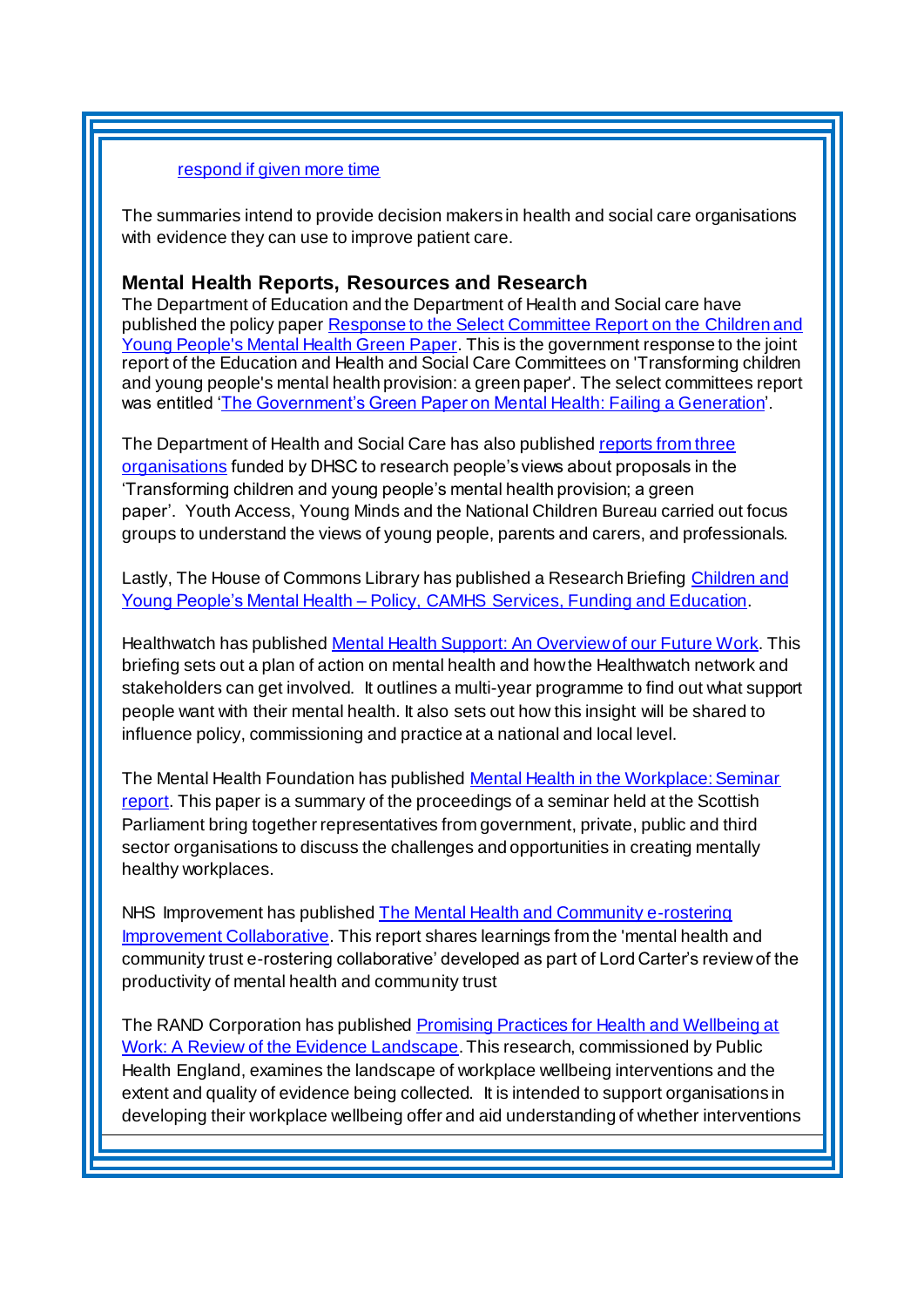are having a positive health outcome and how to capture and gauge the evidence.

### <span id="page-4-0"></span>**Mental Health Statistics**

The following statistics have recently been released please click on the links to review further:

- <span id="page-4-1"></span>• [Learning Disabilities Health Check Scheme, England](https://digital.nhs.uk/data-and-information/publications/statistical/learning-disabilities-health-check-scheme/englandq1201819/england_quarter1_201819): Quarter 1, 2018-19
- [Learning Disability Services Monthly Statistics Provisional Statistics](https://www.gov.uk/government/statistics/learning-disability-services-monthly-statistics-provisional-statistics-at-july-2018-mhsds-may-2018-final--2): July 2018, MHSDS, May 2018 Final
- [Mental Health Services Monthly Statistics](https://www.gov.uk/government/statistics/mental-health-services-monthly-statistics-final-may-provisional-june-2018): Final May, provisional June 2018
- [Mental Health Early Intervention in Psychosis](https://www.gov.uk/government/statistics/mental-health-early-intervention-in-psychosis-for-june-2018): June 2018
- [Mental Health Community Teams Activity:](https://www.gov.uk/government/statistics/mental-health-community-teams-activity-for-quarter-ending-june-2018) Quarter ending June 2018
- [Out of Area Placements in Mental Health Services:](https://www.gov.uk/government/statistics/out-of-area-placements-in-mental-health-services-may-2018) May 2018
- [Psychological Therapies: Reports on the use of IAPT Services, England](https://www.gov.uk/government/statistics/psychological-therapies-reports-on-the-use-of-iapt-services-england-may-2018-final-including-reports-on-the-iapt-pilots): May 2018 Final, including reports on the IAPT pilots

### **Dates for your Diary**

#### **Yorkshire and the Humber Mental Health Network Events:**

- Tuesday 18 September 2018, 10:00-15:30, **Yorkshire and the Humber Senior PWP Network,** The Cosmopolitan Hotel, Leeds. To book your place emai[l Sarah](mailto:sarah.boul@nhs.net?subject=Senior%20PWP%20Network)  [Boul.](mailto:sarah.boul@nhs.net?subject=Senior%20PWP%20Network)
- Wednesday 3 October 2018, 09:45-15:45, **Yorkshire and the Humber IAPT Providers' Network,** Novotel, Leeds. To book your place emai[l Sarah Boul](mailto:sarah.boul@nhs.net?subject=IAPT%20Providers%20Network).
- Thursday 15 November 2018, 12:00-16:30, **Yorkshire and the Humber EIP Network**, Venue to be confirmed, Leeds. To book your place emai[l Sarah Boul](mailto:sarah.boul@nhs.net?subject=IAPT%20Providers%20Network).

#### **Other Events:**

 **SafeTALK Course**, which aims to teach participants four basic steps to recognise if someone is having thoughts of suicide and how to connect them with resources that can help. Available on various dates throughout 2018.

**For further information, and to check course availability, email: [wdu@york.gov.uk](mailto:wdu@york.gov.uk) or visit the websit[e here](http://www.yorkworkforcedevelopment.org.uk/).**

- Monday 10 September 2018, **World Suicide Prevention Day**. The international theme this year is 'Working Together to Prevent Suicide'.
- Monday 10 September 2018, 09:00-17:00, **Improving Physical Health Outcomes of People with Mental Health Conditions**, De Vere West One Conference Centre, London. To book your place clic[k here](https://www.healthcareconferencesuk.co.uk/event/1391/book). NB: There is a cost to attend this event.
- Thursday 13 September 2018, 09:00-17:00, **Integrating IAPT Services for Long-Term Conditions and Medically-Unexplained Symptoms**, Birmingham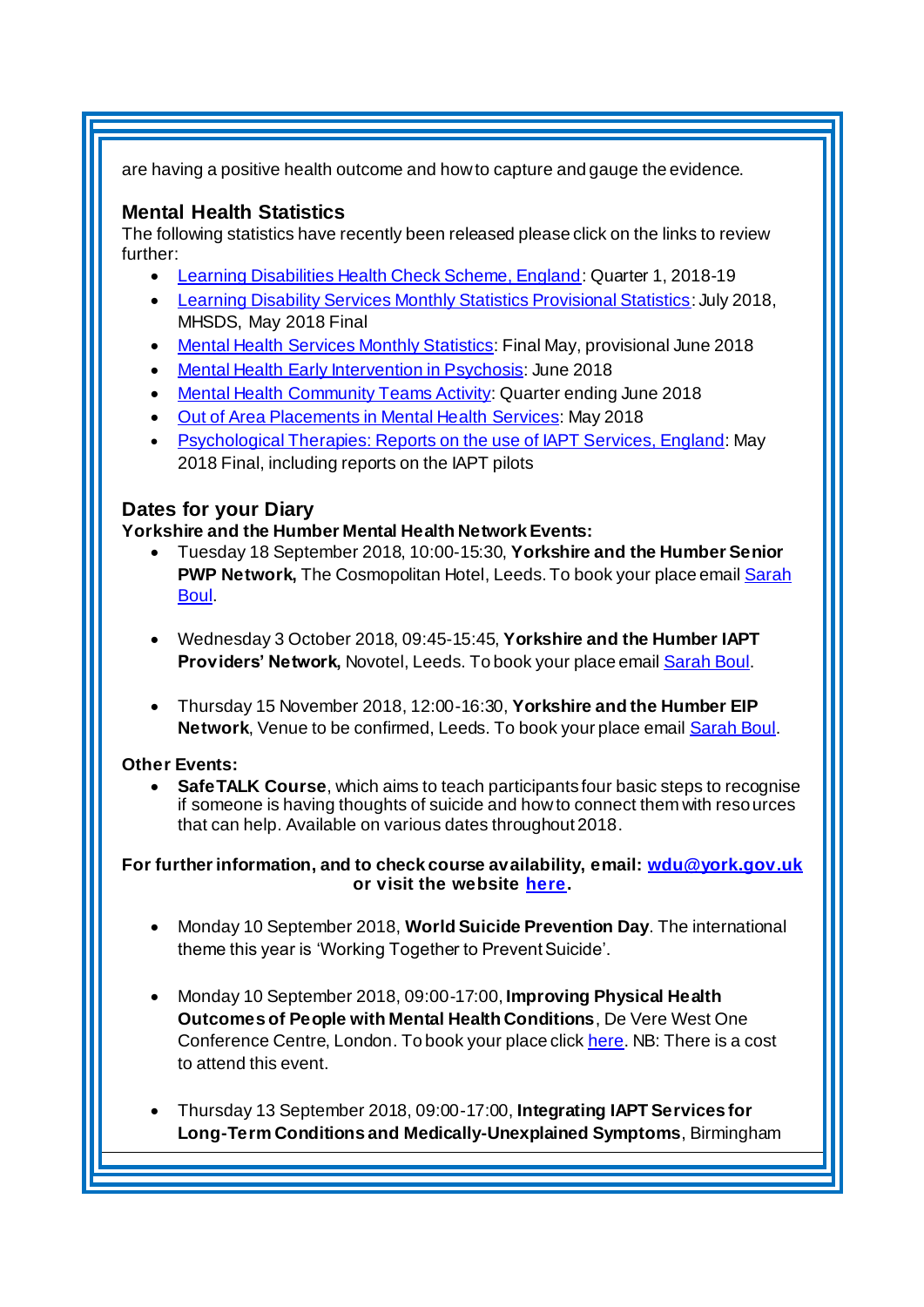City Football Ground, Birmingham. To book your place clic[k here](http://www.iapt-nnf.co.uk/Home/ViewEvent/92?utm_source=SBK%20Healthcare&utm_medium=email&utm_campaign=9574227_1864PT%205th%20email&dm_i=1SB0,5P7IR,MCTTTA,M6VN3,1). NB: There is a cost to attend this event.

- Friday 14 September 2018, 09:00-17:00, **Decision Making and Mental Capacity**, De Vere West One Conference Centre, London. To book your place click [here.](https://www.healthcareconferencesuk.co.uk/event/1360/book) NB: There is a cost to attend this event.
- Friday 21 September 2018, 09:00-17:00, **Preventing Suicide in Children and Young People**, De Vere West One Conference Centre, London. To book your place click [here.](https://www.healthcareconferencesuk.co.uk/event/1352/book) NB: There is a cost to attend this event.
- Wednesday 26 September 2018, 09:00-17:00, **Suicide Bereavement: Breaking the Silence**, Mercure Piccadilly Hotel, Manchester. To book your place click [here.](https://suicidebereavementuk.com/suicide-bereavement-conference) NB: There is a cost to attend this event.
- Friday 28 September 2018, 09:00-17:00, **Recovery Orientated Services in Mental Health**, De Vere West One Conference Centre, London. To book your place click [here.](https://www.healthcareconferencesuk.co.uk/event/1152/book) NB: There is a cost to attend this event.
- Monday 1 October 2018, 09:00-17:00, **Improving Mental Health Crisis Care Summit**, De Vere West One Conference Centre, London. To book your place click [here.](https://www.healthcareconferencesuk.co.uk/event/1171/book) NB: There is a cost to attend this event.
- Monday 8 October 2018, 09:00-17:00, **IAPT Long Term Conditions**, De Vere West One Conference Centre, London. To book your place clic[k here](https://www.healthcareconferencesuk.co.uk/event/1397/book). NB: There is a cost to attend this event.
- Friday 12 October 2018, 09:00-17:00, **The Mental Capacity Act Masterclass**, De Vere West One Conference Centre, London. To book your place clic[k here](https://www.healthcareconferencesuk.co.uk/event/1283/book). NB: There is a cost to attend this event.
- Wednesday 17 October 2018, 09:00-17:00, **Employment Advisors in IAPT National Networking Forum**, Birmingham City Football Ground, Birmingham. To book your place clic[k here.](http://www.iapt-nnf.co.uk/Home/ViewEvent/93?utm_source=SBK%20Healthcare&utm_medium=email&utm_campaign=9489940_New%20PT%20Employment&dm_i=1SB0,5NEHG,MCTTTA,LZ3VY,1) NB: There is a cost to attend this event.
- Monday 12 November 2018, 09:00-17:00, **Reducing the Impact of Sexual Abuse on Mental Health**, De Vere West One Conference Centre, London. To book your place clic[k here.](https://www.healthcareconferencesuk.co.uk/event/1235) NB: There is a cost to attend this event.
- Friday 16 November 2018, 09:00-17:00, **Improving Mental Health Support for Asylum Seekers and Refugees**, De Vere West One Conference Centre, London. To book your place clic[k here.](https://www.healthcareconferencesuk.co.uk/event/1209/book) NB: There is a cost to attend this event.